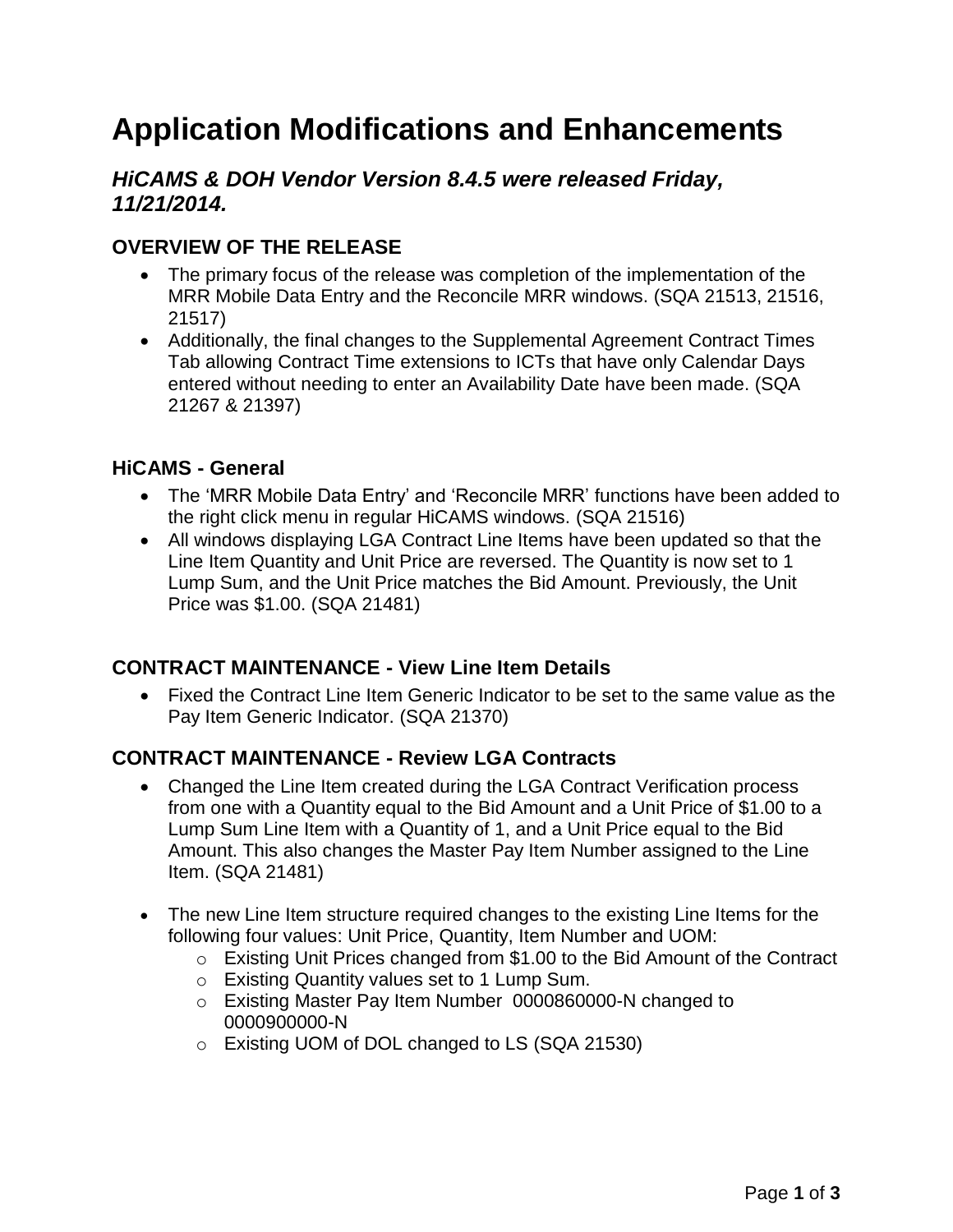#### **CONTRACT ADJUSTMENTS - Review Supplemental Agreements**

 Time extensions can now be entered for Contract Times that have only the Calendar Days entered. This allows Contract Times with Floating Availability Dates as well as Intermediate Times that have only Calendar Days known to be extended without having to enter an Availability Date. (SQA 21267 & 21397)

#### **CONTRACT TRACKING - MRR Mobile Data Entry**

- Various enhancements and cosmetic changes to the MRR Mobile window have been made. These include:
	- $\circ$  A duplicate Precast Alternate ID is not allowed in HiCAMS, nor in the working table used by MRR Mobile Data Entry window. Changed the criteria for determining a duplicate based on the same Contract and Alternate ID for Precast report type and Alternate ID Type of piece.
	- o User is asked if changes should be saved before closing the window or creating a New MRR function if the existing data has not been saved. If changes are not saved, then the current data is discarded. If changes are saved and the data is validated, the Alternate IDs can be accessed in the MRR window. If changes are saved and the data is not validated, the Alternate IDs can be accessed in the Reconcile MRR window.
	- $\circ$  If processing is interrupted because of lost connectivity to HiCAMS, the validated and unsaved Alternate IDs are re-displayed on the Mobile Data Entry window . When the user logs back into HiCAMS and re-enters the Contract Number, normal processing of saving, deleting or scanning additional Alternate IDs can be performed. (SQA 21513)
	- o Added the Work Item to the Line Item pop-up for Design Build contracts.
	- $\circ$  Fixed the Line Item pop-up to show initial focus at top of the list and use keyboard keys to navigate up and down through the list. (SQA 21517)

#### **CONTRACT TRACKING - Reconcile MRR**

- Various enhancements and cosmetic changes to the Reconcile MRR window have been made. These include:
	- o Added the Material Type data to the grid.
	- o Changed the window to not show the green check (✓) for Reconciled or red  $X$  (x) for un-Reconciled on initial display of Reconcile MRR window. After the Validate is hit, the appropriate value for Reconciled (✓) or un-Reconciled  $(x)$  is displayed.
	- o Changed the Find & Sort right click menu to display 'Alternate ID'. (SQA 21516)
	- o Added the Work Item to the Line Item pop-up for Design Build contracts.
	- $\circ$  Fixed the Line Item pop-up to show initial focus at top of the list and use keyboard keys to navigate up and down through the list. (SQA 21517)